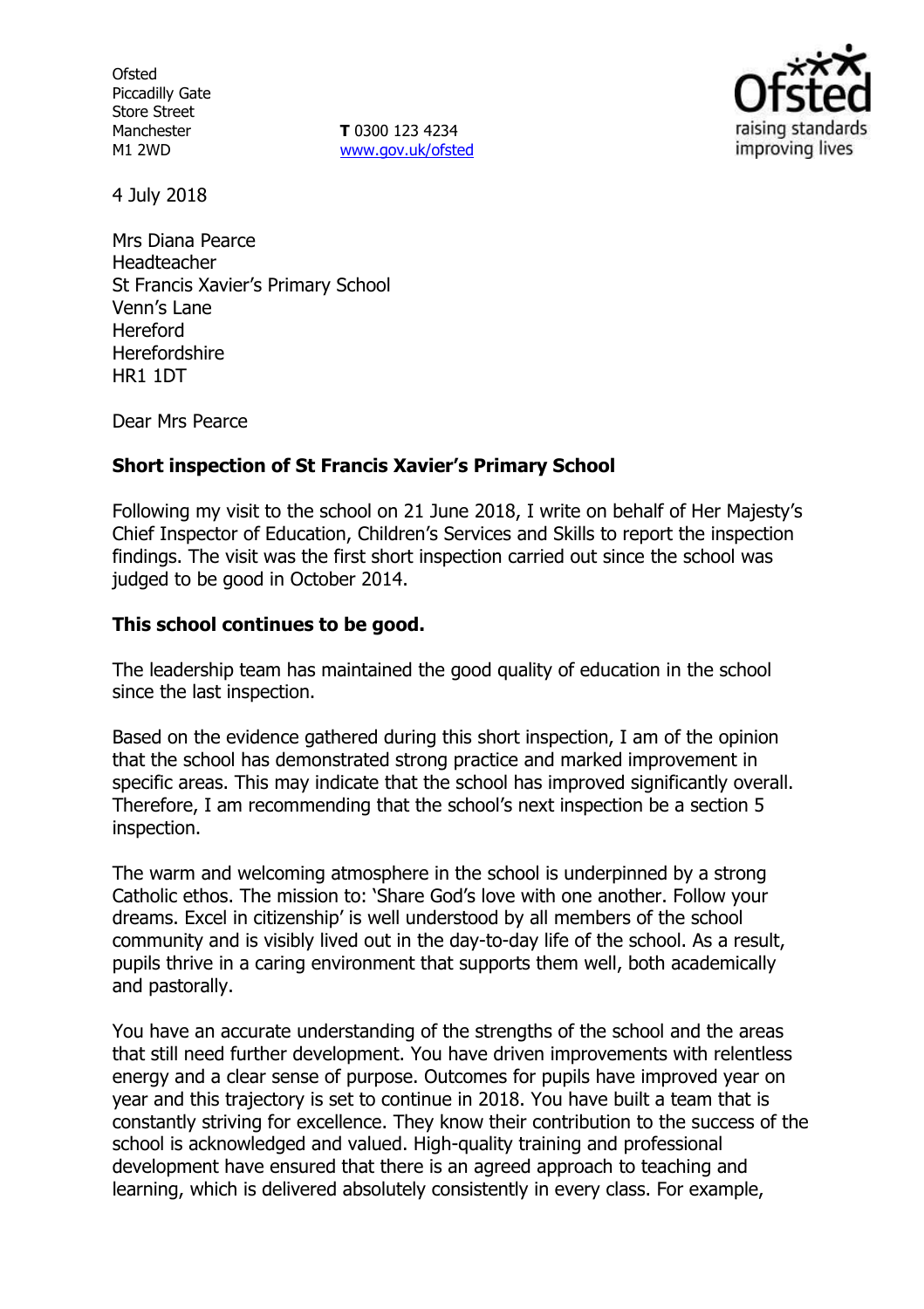

highly effective questioning is a common feature in lessons. Teachers use this strategy to make pupils explain and justify their thinking, which challenges pupils and deepens learning.

Leaders and teachers have very high expectations of what pupils can achieve. There is no room for any pupil to be a passive learner. Teachers use their very strong subject knowledge to teach well-structured and well-paced lessons effectively that strike a healthy balance between consolidating and deepening pupils' understanding. Consequently, pupils make strong and sustained progress over time.

Not surprisingly, pupils, staff and parents hold entirely positive views about the school. Parents and carers are highly appreciative of the approachability of all staff. They feel that they can raise any concerns that they may have and are listened to. Swift and appropriate action is then taken. All the parents who participated in Ofsted's online questionnaire, Parent View, said they would recommend the school to other parents. One parent echoed the view of many when she said: 'I could not ask for a more loving and caring team. My children have always loved school and make good progress. The headteacher and staff have a genuine care for the children and put them first at all times.'

Governors are proud of the school. They are well informed by you and other staff with leadership responsibility. They regularly visit the school and check what is reported to them. They use their skills effectively to provide support and challenge for school leaders.

You and the staff are mindful not to focus excessively on English and mathematics. The curriculum is wide and interesting and as a result, pupils say that they enjoy learning. Pupils benefit from visitors and trips to enhance the learning experience. However, given the restricted experiences some pupils have, providing pupils with opportunities beyond their normal experience continues to be important in order to ensure that they are well prepared for life in modern Britain.

At the last inspection, you were asked to improve the quality of teaching by ensuring that the most able pupils are always given suitably challenging work in mathematics. You have addressed this by ensuring that teaching requires pupils to not only apply skills but reason, explain and justify. However, outcomes for pupils in mathematics in 2017 were not as high as they were in reading and writing and the embedding of the new approach to teaching mathematics continues to be a focus for the school.

# **Safeguarding is effective.**

You have ensured that there is an effective safeguarding culture and have implemented a comprehensive range of policies and procedures, which are fit for purpose. All staff have received appropriate training and are fully up to date with recent guidance. Records of safeguarding concerns are appropriately detailed. Any concerns are followed up thoroughly and action is recorded. The safeguarding governor is proactive in auditing provision and holding leaders to account.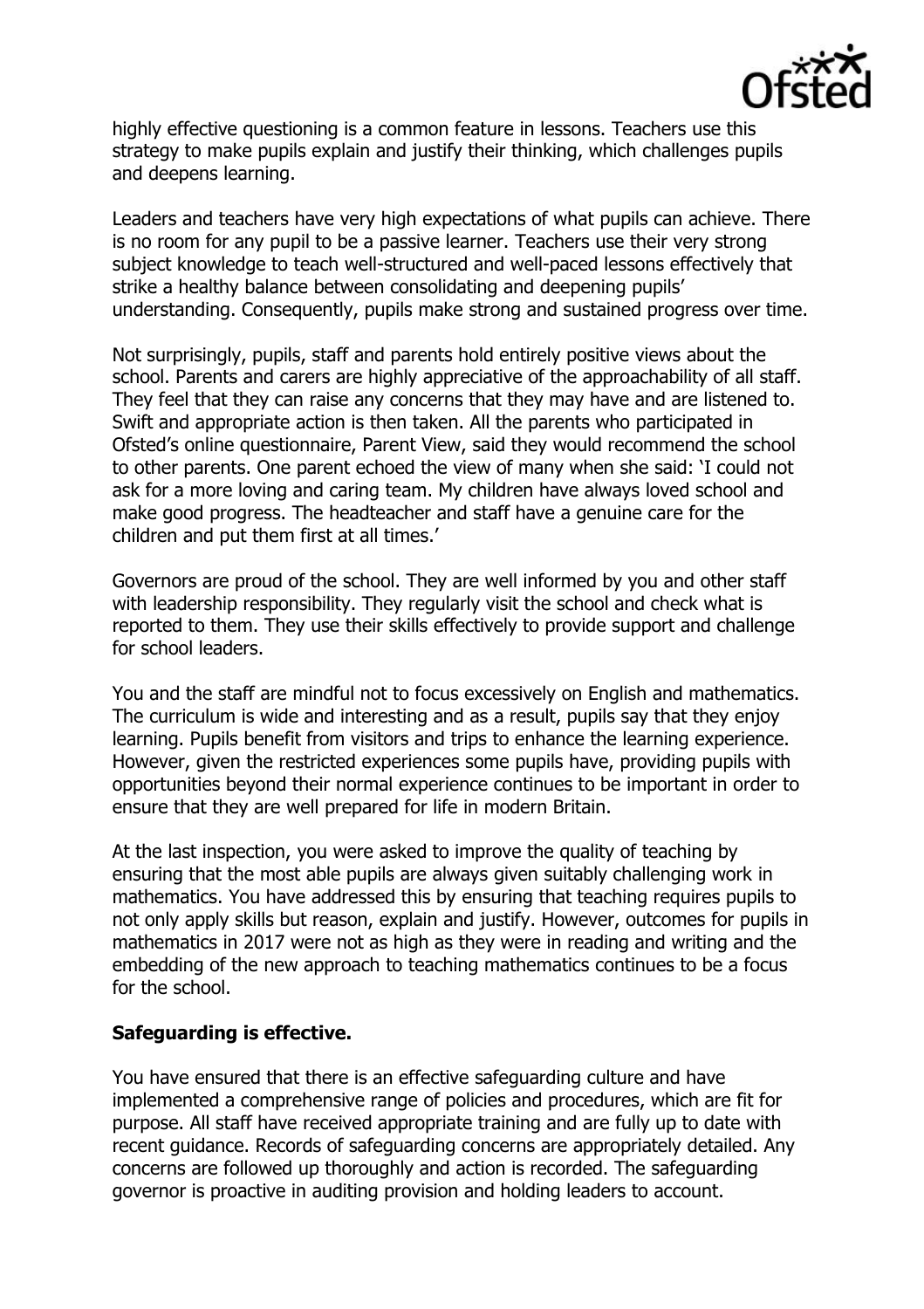

Pupils enjoy coming to school and say that it is a safe place, where poor behaviour and bullying are rare. Pupils have confidence in the staff to resolve any worries they may have. Pupils are taught how to keep themselves safe, particularly when they are using the internet. They are fully aware of the dangers of sharing personal information when using computers or mobile telephones.

# **Inspection findings**

- Year on year, the percentage of pupils achieving the expected standard in the Year 1 phonics check has risen, from being below national averages in 2015 to being well above in 2017. I looked at whether this improvement was being sustained. I observed phonics teaching and saw pupils enjoying practising their phonics because the teacher made the activities fun and exciting. You have recently undertaken the 2018 phonics check and results show that the high outcomes from 2017 have been sustained.
- I also focused attention on writing. This was because it has been an area for development for the school. Staff have received a significant amount of training and a new whole-school approach has been developed. This has increased teachers' subject knowledge of sentence structure and grammatical techniques.
- **Pupils' writing skills are developed extremely well across subjects and pupils are** able to write extensively. Pupils use an impressive range of vocabulary because teachers encourage them to experiment with less common words. Pupils were observed discussing accurately the shades of meaning in synonyms. For example, in one class pupils were considering synonyms for sad and ranking them for strength of emotion. They used words such as 'forlorn', 'crestfallen', 'dejected' and 'despondent'. It is clear that pupils have the skill to select vocabulary choices that have a powerful effect on the reader. This is repeatedly evident in their workbooks.
- We agreed that a further focus for the inspection would be the quality of teaching in mathematics. Leaders have worked to ensure that there is a consistent approach in mathematics lessons across the school. Pupils are taught how to think deeply and explain their thinking. An internal analysis of pupils' attainment in mathematics for the end of 2018 indicates that outcomes will be more in line with those in reading and writing. However, to ensure that this improvement is sustained, improving teaching in mathematics should continue to be a focus for the school.

# **Next steps for the school**

Leaders and those responsible for governance should ensure that:

- $\blacksquare$  there is a continued focus on developing the deeper thinking skills of reasoning in mathematics and that the layers of conceptual understanding are developed over time
- $\blacksquare$  pupils are supported and encouraged to develop their understanding of the world, beyond their day-to-day experience.